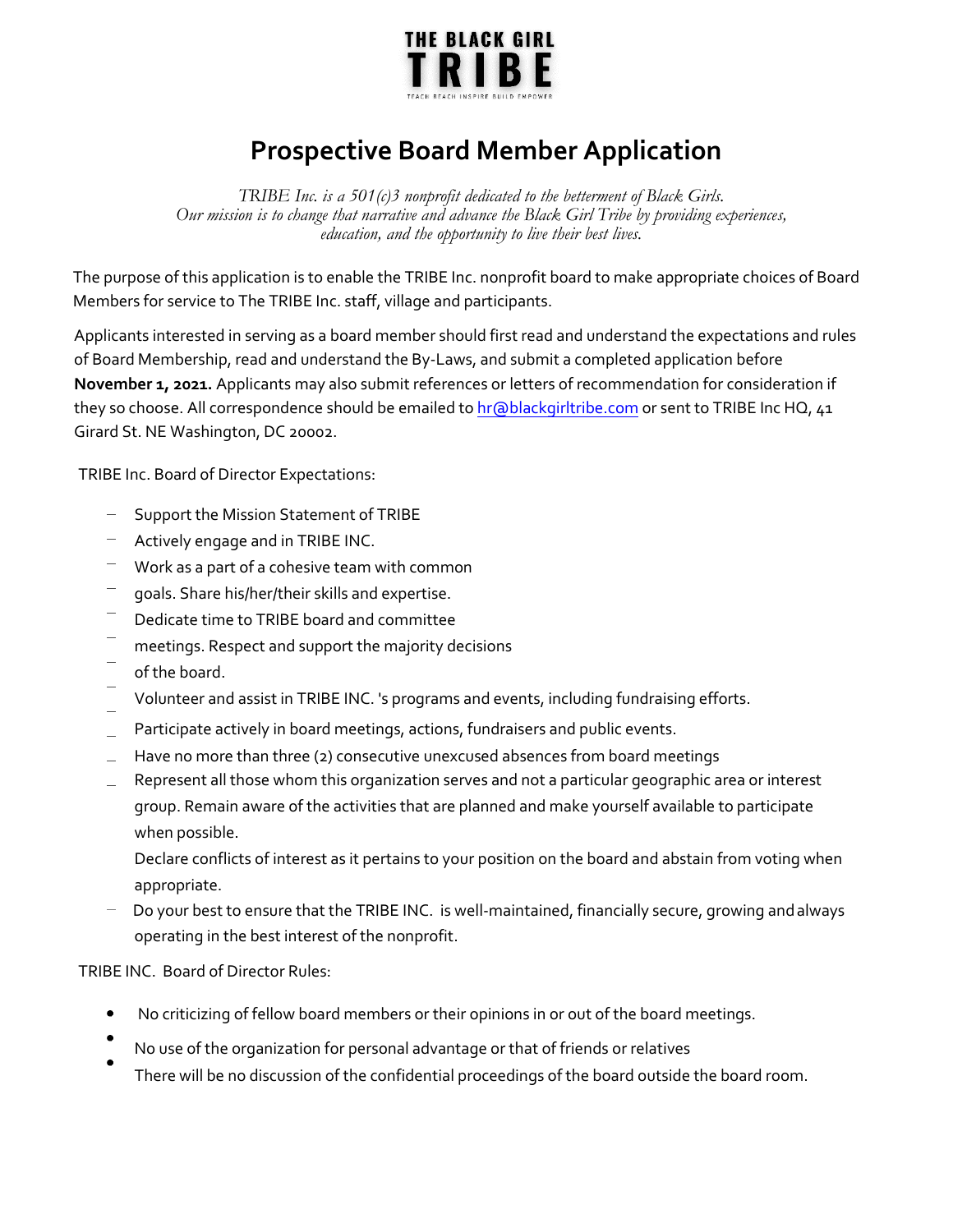## Prospective Board Member Application *TRIBE Nonprofit Board of Directors*

| THE BLACK GIRL          |     |         |
|-------------------------|-----|---------|
| R                       |     |         |
| TEACH REACH INSPIRE BUI | LD. | EMPOWER |

| 1. | Candidate Name: ________               |                                                                                                                                                                                                                                      |        |
|----|----------------------------------------|--------------------------------------------------------------------------------------------------------------------------------------------------------------------------------------------------------------------------------------|--------|
|    | First                                  | Middle                                                                                                                                                                                                                               | Last   |
|    |                                        |                                                                                                                                                                                                                                      |        |
|    |                                        |                                                                                                                                                                                                                                      |        |
|    |                                        |                                                                                                                                                                                                                                      |        |
| 2. |                                        | Current Position: <u>contract and the contract of the contract of the contract of the contract of the contract of the contract of the contract of the contract of the contract of the contract of the contract of the contract o</u> |        |
|    |                                        |                                                                                                                                                                                                                                      |        |
|    | Work Phone: __________________________ |                                                                                                                                                                                                                                      |        |
| 3. |                                        | Relevant Experience and/or Employment: Please attach resume.                                                                                                                                                                         |        |
| 4. | $INC.$ :                               | Please check area(s) of expertise/contribution you feel you can make to further the mission of TRIBE                                                                                                                                 |        |
|    | Outreach / Advocacy                    | Personnel / Human<br>Resources                                                                                                                                                                                                       | Other: |
|    | Nonprofit Experience                   | <b>Community Service</b>                                                                                                                                                                                                             |        |
|    | Youth Programs / Events                | Policy<br>Development                                                                                                                                                                                                                | Other: |
|    | Fundraising                            | Advocacy / Politics                                                                                                                                                                                                                  |        |
|    | Conservation<br>Projects               | Social Media /<br>Communications                                                                                                                                                                                                     | Other: |
|    | <b>Strategic Planning</b>              | Education / Instruction                                                                                                                                                                                                              |        |
|    | Graphic Design /<br>Technology         | <b>Grant writing</b>                                                                                                                                                                                                                 | Other: |
|    | Finance /Accounting                    | <b>Board Governance</b>                                                                                                                                                                                                              |        |

5. Please list boards and committees that you serve on, or have served on (business, civic, community, fraternal, political, professional, recreational, religious, and social).

| Organization | Role/Title | Dates of Service |
|--------------|------------|------------------|
|              |            |                  |
|              |            |                  |
|              |            |                  |
|              |            |                  |
|              |            |                  |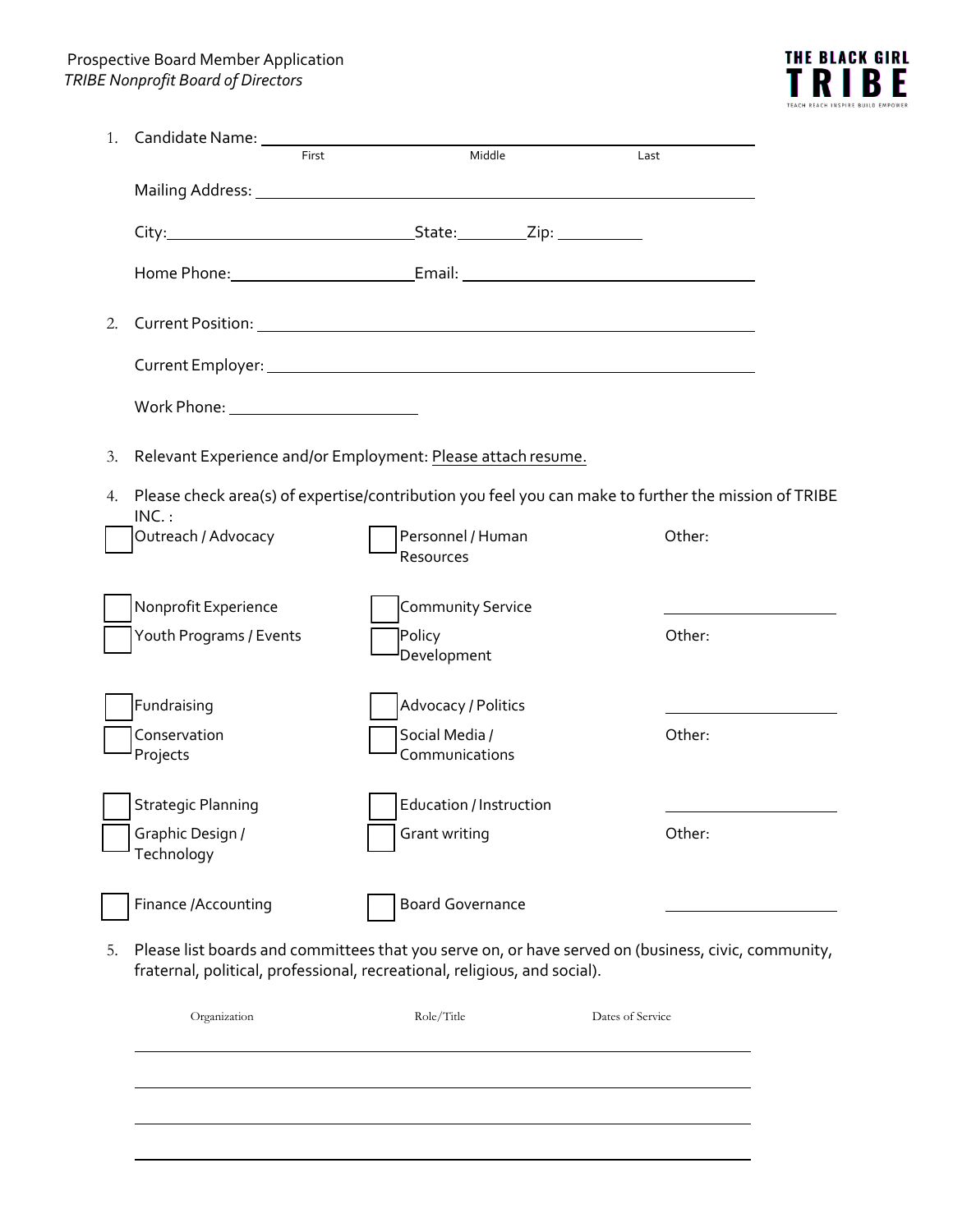Prospective Board Member Application *TRIBE Nonprofit Board of Directors* 



| 6. | What other volunteer commitments do you currently have?                                                                                                                                                            |  |
|----|--------------------------------------------------------------------------------------------------------------------------------------------------------------------------------------------------------------------|--|
| 7. | <u> 1989 - Andrea Andrew Maria (h. 1989).</u><br>Why are you interested in serving as a board member for TRIBE?                                                                                                    |  |
| 8. | How do you feel TRIBE would benefit from your involvement on the board?                                                                                                                                            |  |
| 9. | Please list any groups, organizations or businesses that you could serve as a liaison on behalf of TRIBE:                                                                                                          |  |
|    | 10. Are you prepared to make a multi-year volunteer commitment as a board member of TRIBE?<br><u> 1989 - Jan James James James James James James James James James James James James James James James James J</u> |  |
|    | 11. Please share any other information you feel is important for consideration of your application to serve as a<br>TRIBE board member:                                                                            |  |